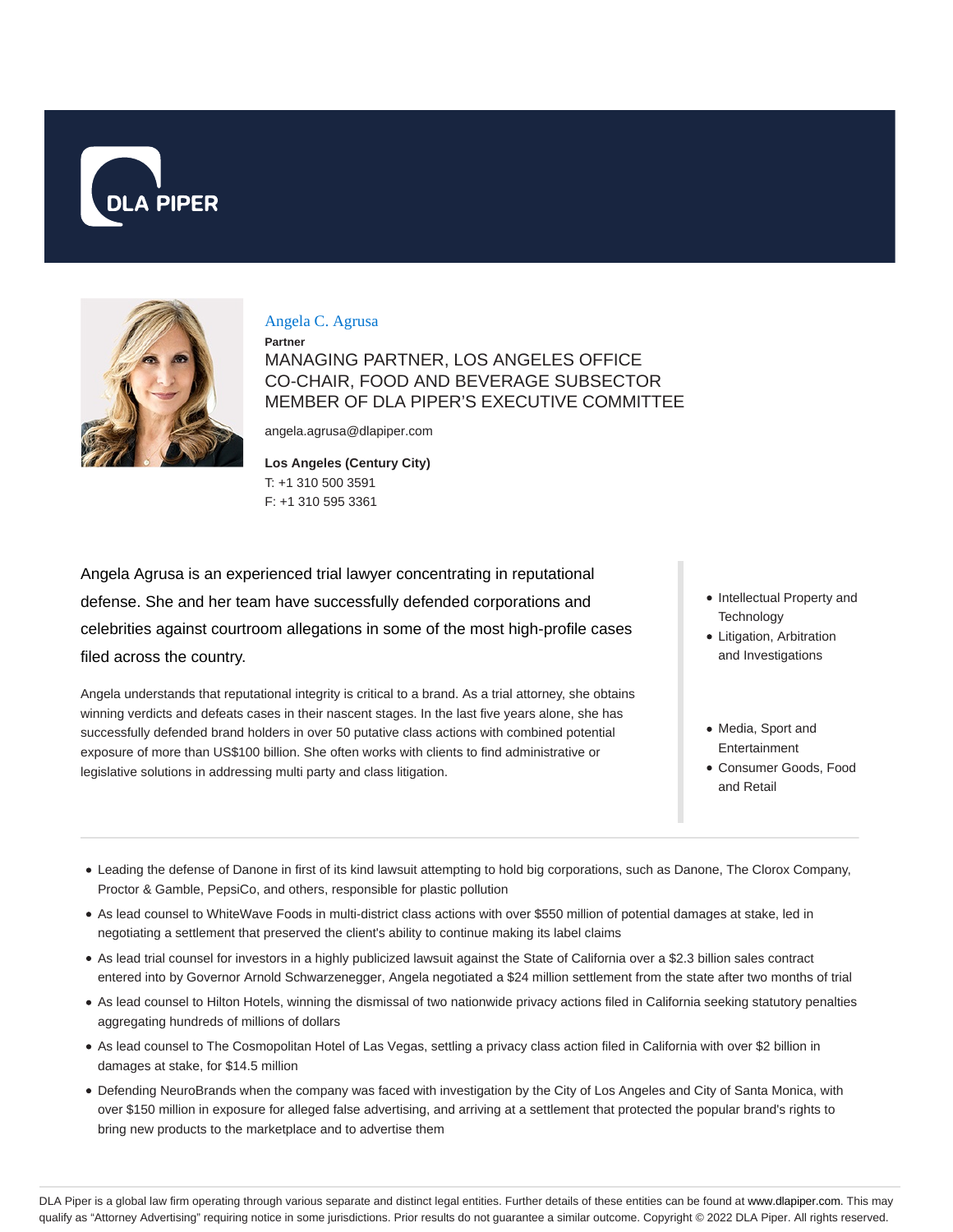- Defending Exxon Corporation for 10 years as a principal trial lawyer in three antitrust crude oil pricing actions brought by the State of California and City of Long Beach, with over \$750 million in alleged damages at stake in each trial. The months-long trials resulted in defense verdicts for all three matters
- Lead counsel to Peter Frampton in a trademark infringement dispute brought against Billabong International which ended in a confidential monetary settlement for the rock star
- Lead California counsel to Corning, the shareholder of a large manufacturer of breast implants, in over 1,000 California actions, winning summary judgment that defeated direct liability claims and corporate liability allegations

## CREDENTIALS

## Admissions

California

## **Recognitions**

Angela is rated one of California's top lawyers. The Los Angeles Daily Journal consistently names her among the "Top Women Lawyers" in California, and Los Angeles Magazine consistently ranks her as a "Top 100 Lawyer." In 2019, the Los Angeles Business Journal honored her as Los Angeles' Litigator of the Year.

• The Legal 500 United States

2019 - Recommended, Product Liability, Mass Tort and Class Action: Consumer Products (including Tobacco)

- Los Angeles Business Journal: Leaders of Influence: Litigators & Trial Lawyers (2020)
- The Recorder's California Trailblazers (2019)
- Los Angeles Business Journal's Most Influential Women Attorneys (2018-2019)
- Century City Bar Association Trial Lawyer of the Year (2019)
- Los Angeles Business Journal Top Litigators and Trial Lawyers (2018-2019)
- Super Lawyers Top List Achievement (2017)
- Los Angeles Daily Journal's Top 100 Lawyers in California (2017)
- Top Entertainment Attorney, Variety's Legal Impact Report (2017)
- Los Angeles Daily Journal's Top Women Lawyers in California (2014-2018)
- Southern California Super Lawyers Top 100 (2007-2018)
- Southern California Super Lawyers Top 50 Woman (2007-2018)
- Best of Los Angeles Women's Business Award (2012)

## **Education**

- Loyola Law School Los Angeles cum laude
- University of California, Los Angeles

### INSIGHTS

## **Publications**

**EPA's new ultralow PFAS health advisory levels portend regulatory and litigation risks – but do not overextend them**

29 June 2022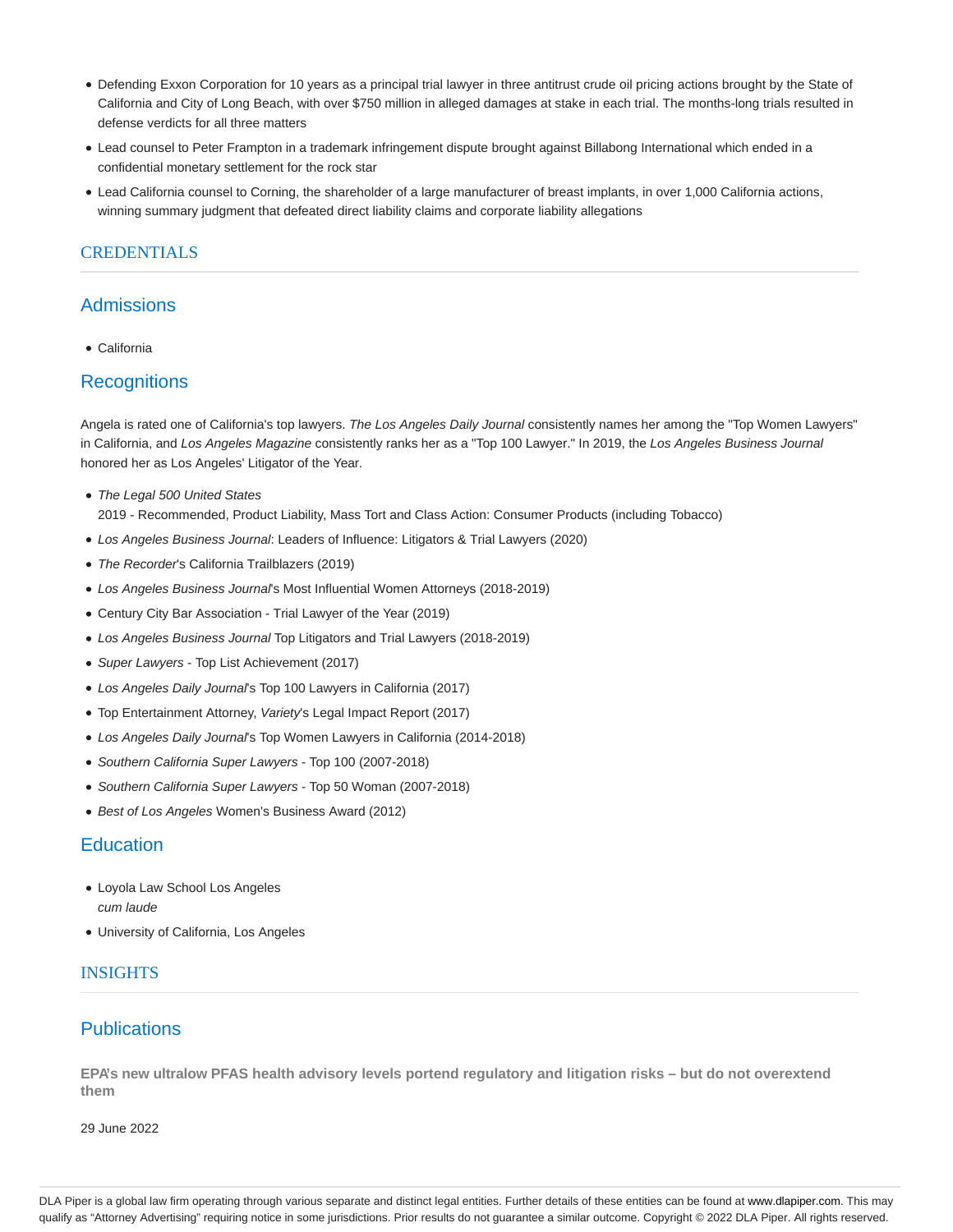There is much more to come in PFAS regulation; in the context of liability risk, it is critical to analyze HALs for what they are – and what they are not.

**Food and Beverage News and Trends**

21 June 2022

Food and Beverage News and Trends Bill seeks to tighten FDA regulation of GRAS; court rules California pesticide-spraying program is unlawful; Canada seeks comment on labels for foods sold via ecommerce.

**Javier v. Assurance IQ, LLC et al.: Ninth Circuit issues ruling in session-replay case**

14 June 2022 The ruling leaves open a host of questions about the viability of session-replay cases under state wiretapping statutes.

**Food and Beverage News and Trends**

20 May 2022

Food and Beverage News and Trends

FDA warns about consumption of copycat products that contain THC; Canada tackles food fraud; Kansas enacts meat analog labeling law.

**California Attorney General subpoena – latest development in legal efforts targeting plastics**

11 May 2022 The intensified regulatory focus on plastics is gaining traction across the US.

**Food and Beverage News and Trends**

6 May 2022 HHS moves against menthol in tobacco, Canada seeks to strengthen food system through digital food hub, plus caramels, Kansas, Closer to Zero.

**Food and Beverage News and Trends**

21 April 2022 Food and Beverage News and Trends

FDA announces new approach to food allergens; oyster recall in Canada and US; bird flu update; and the price of food has never been higher.

**Food and Beverage News and Trends**

8 April 2022 Food and Beverage News and Trends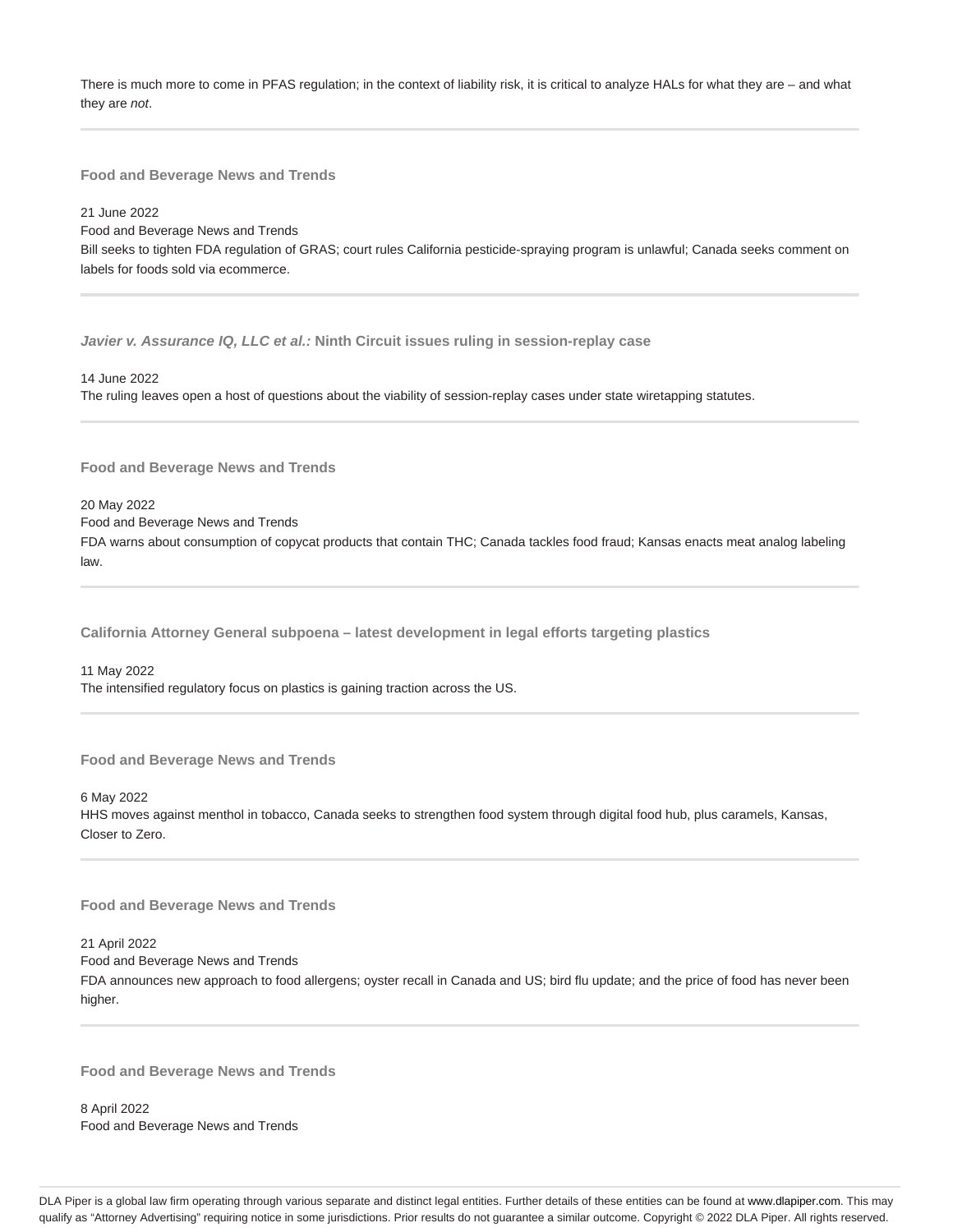USDA revises organic dairy production rules; Manitoba combats food insecurity; plant-based meat, poultry, potato wart, peanut butter.

**Food and Beverage News and Trends**

25 March 2022 Food and Beverage News and Trends Global Sanctions Alert Rising strain on global grain markets; California AG ends sales of drinkable sunscreen; Canada to support youth jobs in agri-food; FDA issues positive ruling for bioengineered cattle.

**Food and Beverage News and Trends**

11 March 2022 Food and Beverage News and Trends EPA revokes tolerances for chlorpyrifos; Russia-Ukraine crisis and the global food supply; can hydroponic crops ever be organic?

**Food and Beverage News and Trends**

25 February 2022 Food and Beverage News and Trends H5N1 avian flu appears on US poultry farms; Mexican avocado ban lifted; Senate confirms Califf as new FDA chief.

**Food and Beverage News and Trends**

3 February 2022 Food and Beverage News and Trends

California court postpones effective date of Proposition 12 for pork sales; FDA plans new rule for blockchain-based food tracking; 2022's food trends.

**Food and Beverage News and Trends**

13 January 2022 Food and Beverage News and Trends

Disclosure rule on bioengineered food is now in effect; Senate conducts confirmation hearing for top FDA nominee; new plant-based food packaging fights bacteria.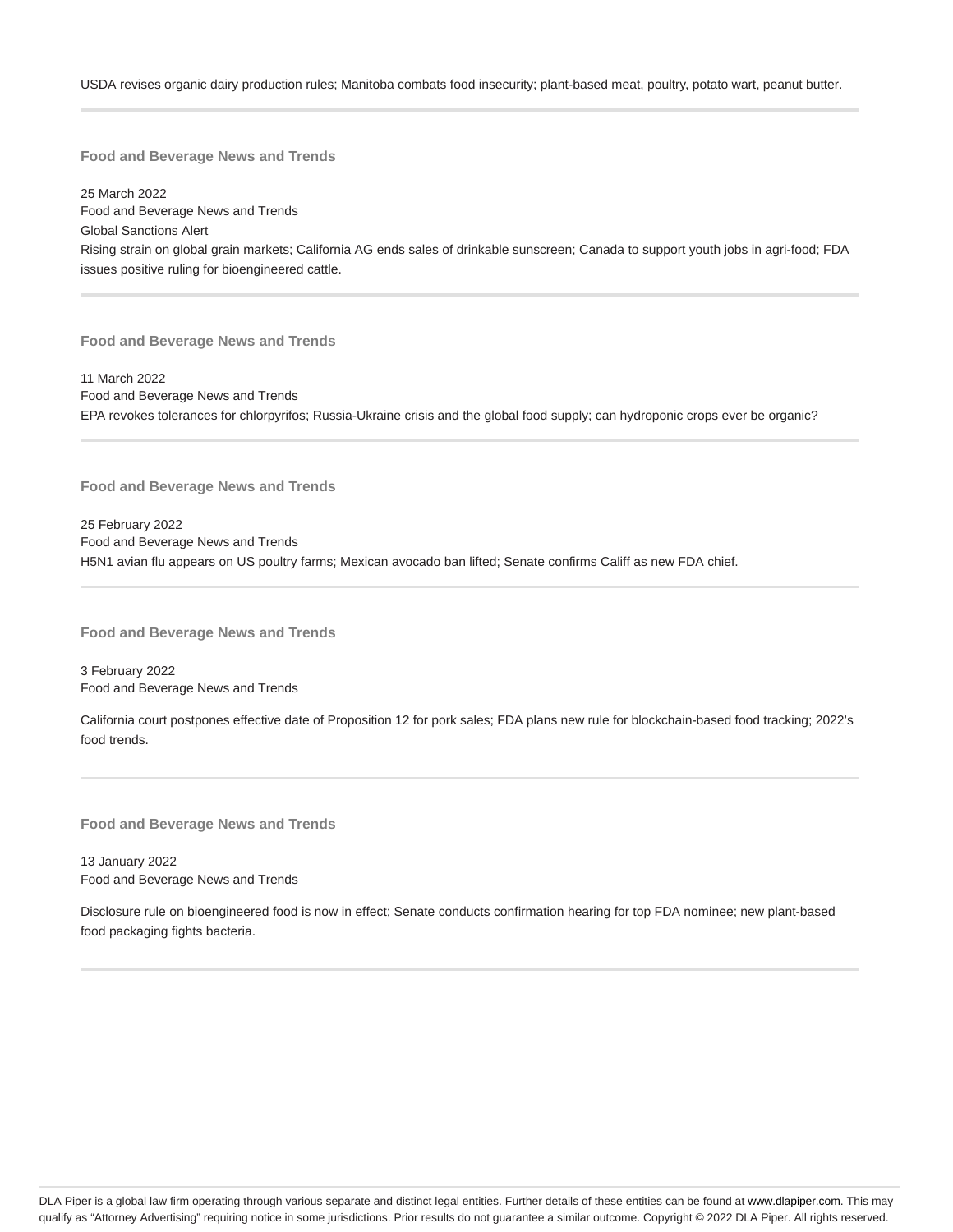17 December 2021 Food and Beverage News and Trends

USDA developing climate-friendly standards for food and beverages; nonprofits sue FDA to act against phthalates; plus news on Brazilian beef, bioengineered foods, and a beverage tax.

**Food and Beverage News and Trends**

2 December 2021 Food and Beverage News and Trends Suspend imports of fresh beef from Brazil, US cattle group says; plant-based producers take new approach in suit over Oklahoma labeling law; plus salt, soda, and news from Hawaii

**Food and Beverage News and Trends**

12 November 2021 Food and Beverage News and Trends Avoid foods with glittery garnishes, CDC says; USDA considers whether Salmonella should be declared an adulterant; soaring energy costs this year may mean widespread food shortages next year.

**Food and Beverage News and Trends**

28 October 2021 Food and Beverage News and Trends FDA announces initiative to improve children's diets; massive study finds using salt substitute is low-cost way to reduce stroke risk; onion recall expands.

**Food and Beverage News and Trends**

1 October 2021 Food and Beverage News and Trends FDA announces winners of food traceability challenge; Pennsylvania rations sale of some popular liquors; not enough vegetables?

**Food and Beverage News and Trends**

17 September 2021 Food and Beverage News and Trends FDA approves a new blue; senators seek COOL labels; pet food, Pop Tarts, Parnells.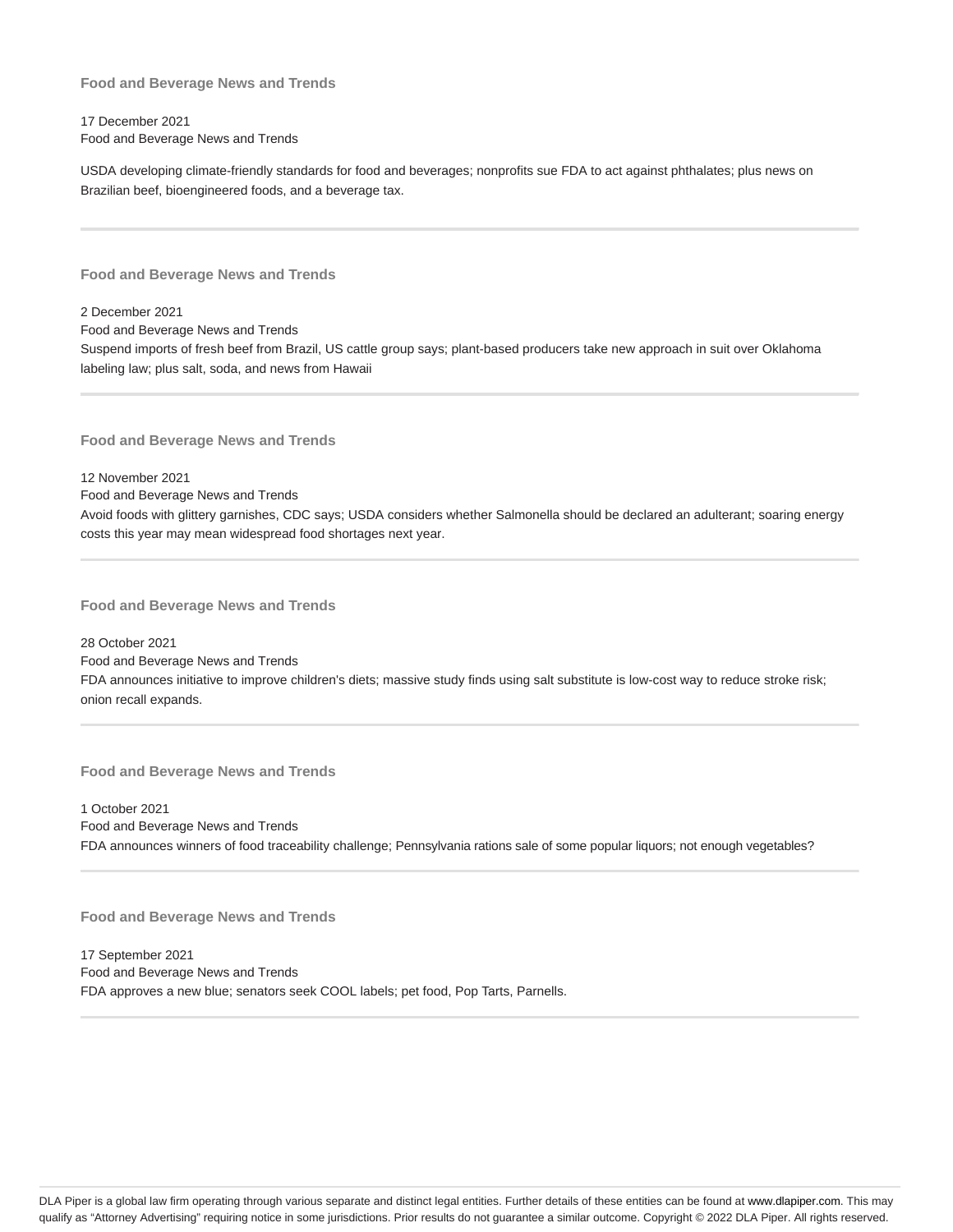26 August 2021 Food and Beverage News and Trends Vegan butter company prevails; California olive oil producers reach agreement on labeling; key part of Kansas ag-gag bill struck down.

**Food and Beverage News and Trends**

12 August 2021 Food and Beverage News and Trends White House says order on USDA labeling rules is coming soon; appeals court rejects challenge to California's Prop 12 and its rules for housing farm animals; no vax, no service.

**Food and Beverage News and Trends**

23 July 2021 Food and Beverage News and Trends FDA reassures public on the safety of PFAS in the food supply; trial of former Blue Bell CEO is postponed.

**Food and Beverage News and Trends**

9 July 2021 Food and Beverage News and Trends FDA sets 2022 deadlines for sodium reduction goals and milk alternative labeling; restaurant grant program officially closes.

**Food and Beverage News and Trends**

28 June 2021 Food and Beverage News and Trends

FDA leader points to major changes in nation's food system; in many places, cocktails to go are going on.

**Food and Beverage News and Trends**

11 June 2021

Food and Beverage News and Trends Supreme Court declines to act on vaping regulations, FDA proposes "common sense reform" for dietary supplements industry, USDA and CDC investigate Salmonella linked to chicken parts.

**Food and Beverage News and Trends**

26 May 2021 Food and Beverage News and Trends

FDA discloses post-pandemic plans for routine facility inspections, Alabama eases alcohol delivery rules, WHO issues new sodium standards.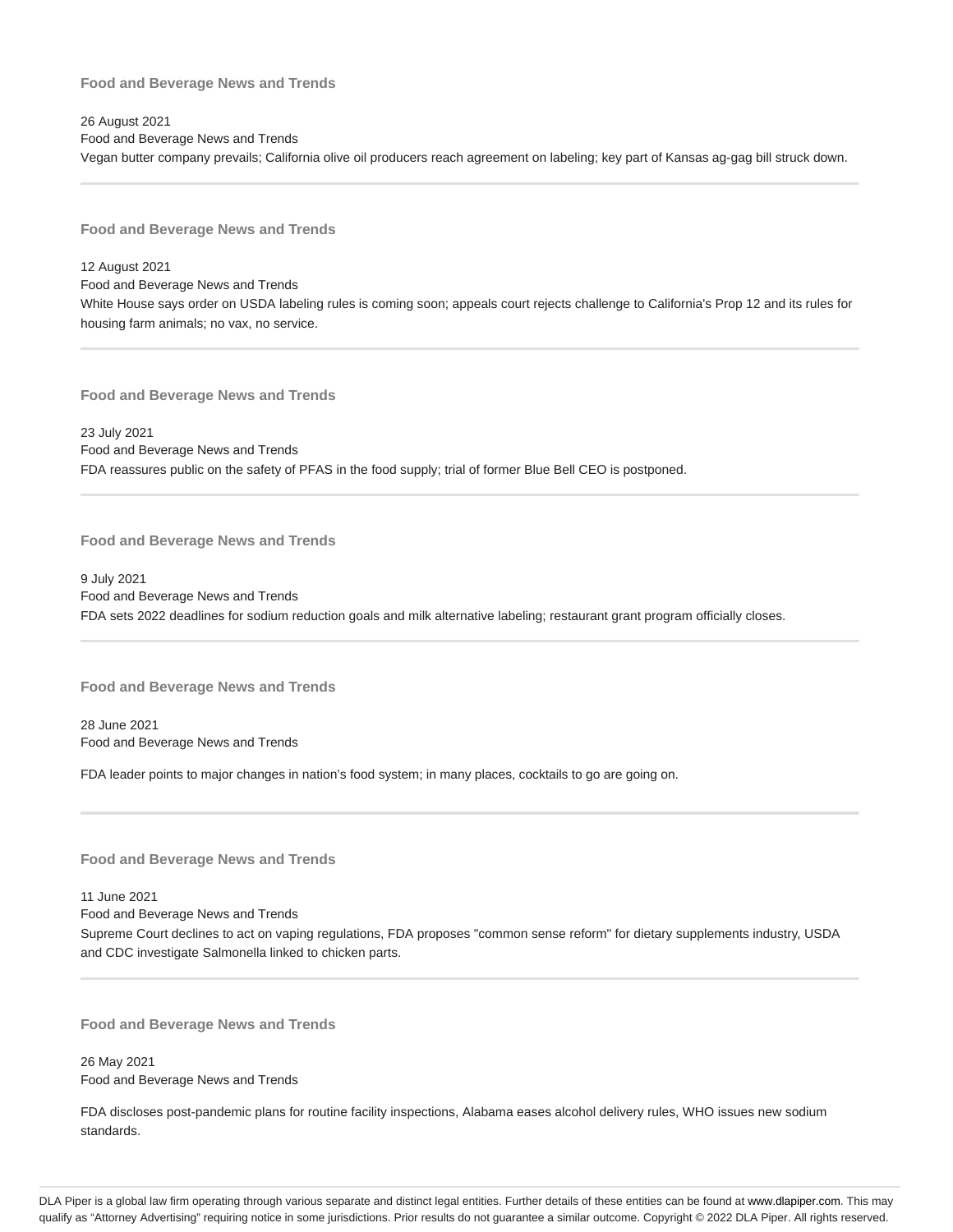7 May 2021

Federal court upholds FDA ruling on heme; bipartisan lawmakers introduce Truth in Buffalo Labeling Act; key senator calls for White House conference on hunger and nutrition.

**Food and Beverage News and Trends**

22 April 2021 Food and Beverage News and Trends

USDA extends universal free school lunch program; FDA updates leafy-greens action plan; should gluten be disclosed in drugs?

**Food and Beverage News and Trends**

9 April 2021 Food and Beverage News and Trends Bill aims to change regulatory and tax treatment of kombucha, plus what are "processed" foods anyway?

**Food and Beverage News and Trends**

26 March 2021 Food and Beverage News and Trends Consumer groups ask FDA to act against hard seltzers; Berkeley passes healthy checkout-aisle ordinance; plus: wear a mask, get a sandwich.

**Food and Beverage News and Trends**

12 March 2021 Food and Beverage News and Trends Biden restaurant grants called a lifeline for the industry; plus sugary cereal, cell-cultured seafood and sesame in the news.

**Food and Beverage News and Trends**

1 March 2021 Food and Beverage News and Trends Winter storm devastates Texas agriculture.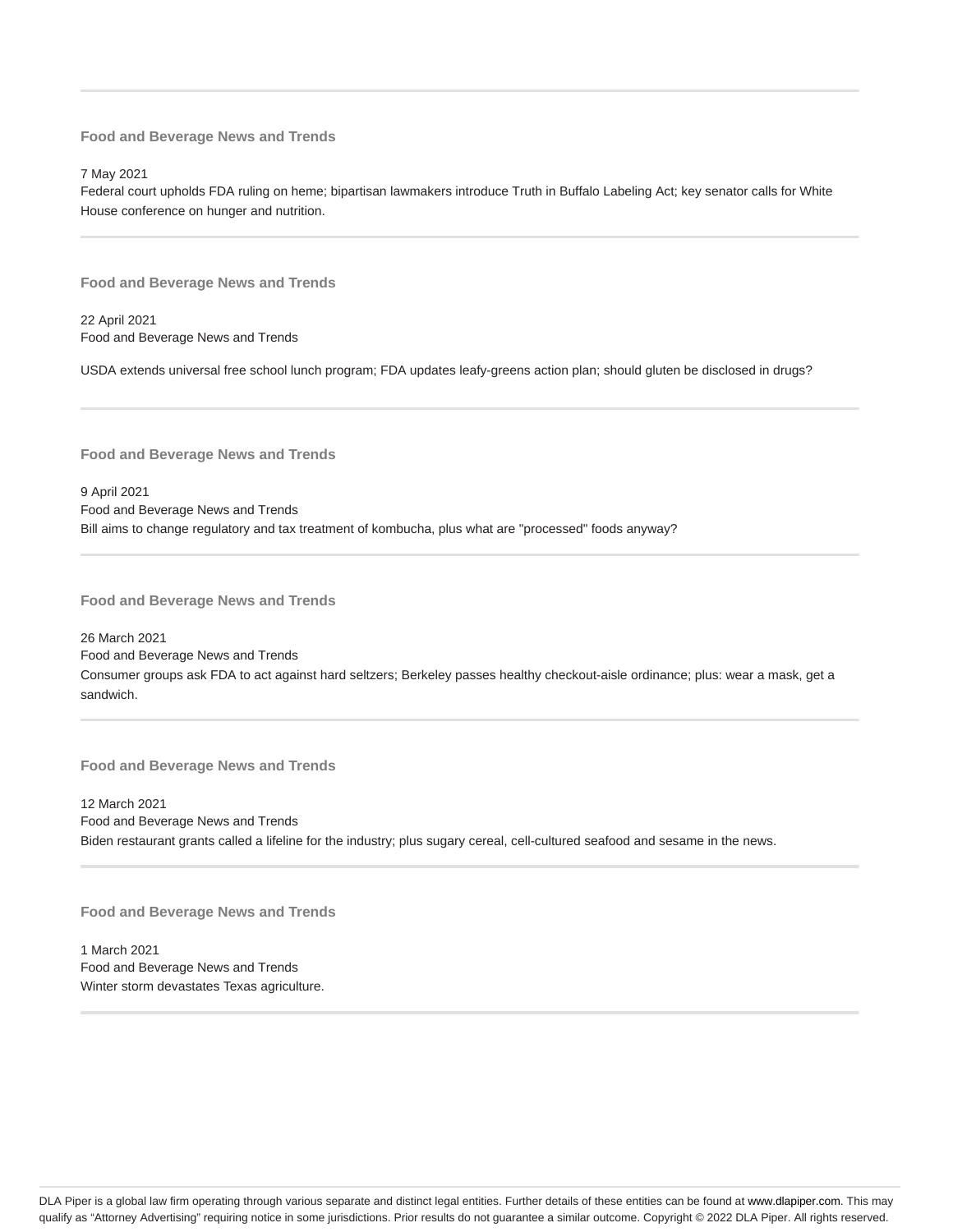12 February 2021 Food and Beverage News and Trends COVID-19 relief package includes restaurant grants; plus: tuna or not? Icelandic or not?

**Food and Beverage News and Trends**

28 January 2021 Food and Beverage News and Trends Hahn steps down; USDA to oversee safety of gene-edited animals; plus vanilla, honey, poppy seeds.

**Food and Beverage News and Trends**

15 January 2021 Food and Beverage News and Trends New Dietary Guidelines for Americans remain much the same; USDA seeks produce industry input on new food safety survey.

**Food and Beverage News and Trends**

15 December 2020 Food and Beverage News and Trends

Industry urges vaccine prioritization for food workers; FDA will publicize outbreak investigations weekly; sesame, salmon, soymilk.

**Food and Beverage News and Trends**

16 November 2020 Food and Beverage News and Trends

FDA ordered to study risks of GM salmon, health experts urge strict limit on alcohol consumption, plus "lite," listeria, labels.

**How COVID-19 has shifted the global grocery landscape**

16 November 2020

DLA Piper partners Angela Agrusa and Stefanie Fogel are joined by Maureen Hinton and Joseph Robinson of GlobalData to discuss the impact of the pandemic on the industry, with a focus on current developments and the outlook for 2021.

**Food and Beverage News and Trends**

23 October 2020 Food and Beverage News and Trends

USDA sued over bioengineered-food rules; as jurisdictions address the pandemic, some developments for restaurants and bars; plus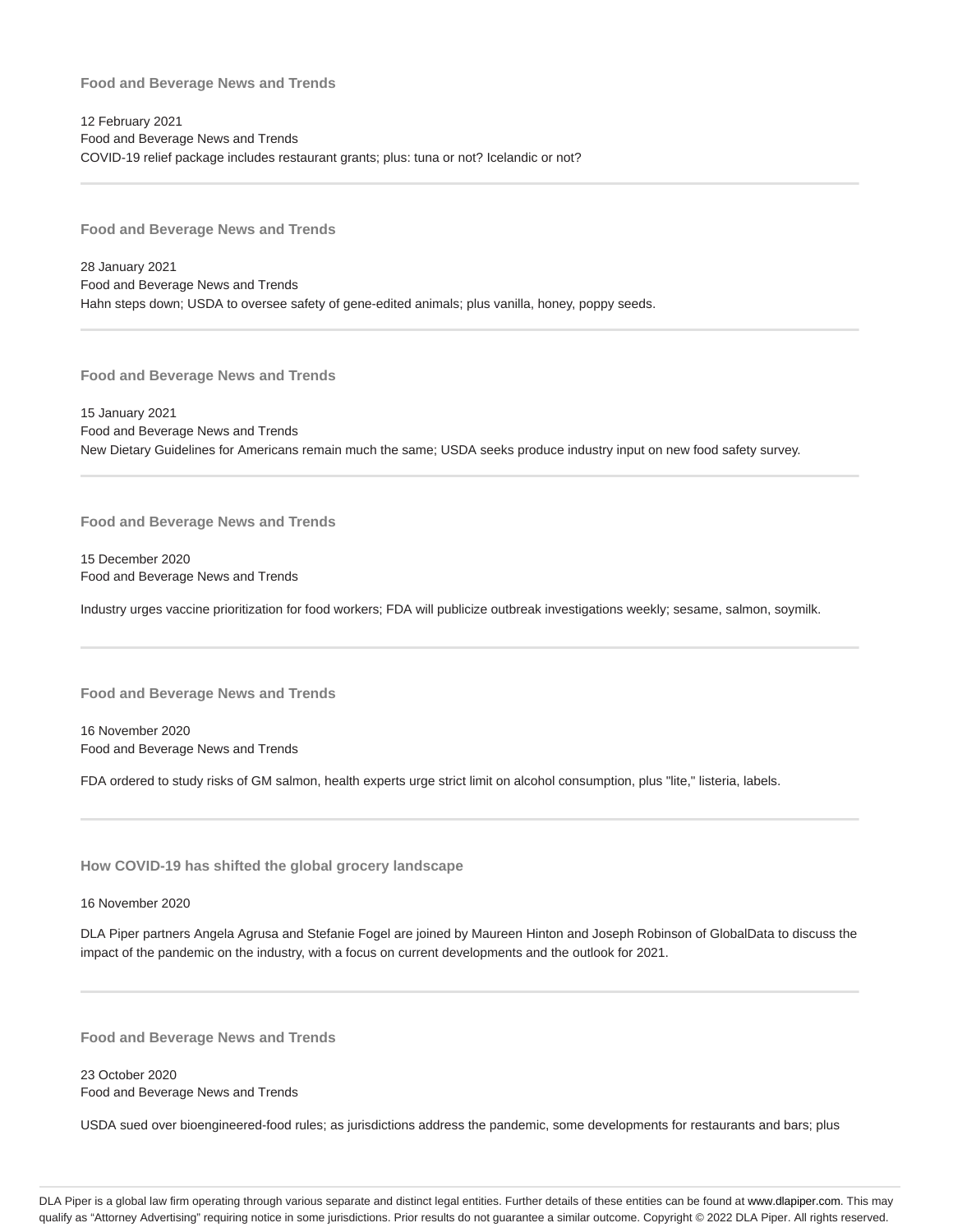**Influential leadership: Angela Agrusa**

29 September 2020 Strength and Impact Series In the first video of the Strength and Impact series, Los Angeles partner Angela Agrusa discusses her background and experience as a Latina lawyer.

**Food and Beverage News and Trends**

17 September 2020 Food and Beverage News and Trends First-ever consent decree under FSMA, plus new egg rules, new grape variety names, carrot cake without carrots, smoked almonds without smoking.

**Food and Beverage News and Trends**

27 August 2020 Food and Beverage News and Trends

USDA to hold virtual meeting on Salmonella contamination, egg producer charged with price gouging in the pandemic, plus vegan butter, fish, jams, and the onion recall expands again.

**Food and Beverage News and Trends**

10 August 2020 Food and Beverage News and Trends

FDA announces new food safety blueprint, plus cell-cultured meat, bioengineered foods, soda, onions and a white candy bar, a court says, is white.

**Food and Beverage News and Trends**

10 July 2020 Food and Beverage News and Trends Illinois warns bars and restaurants about social distancing, Colorado mandates cage-free hen housing.

# **Events**

Upcoming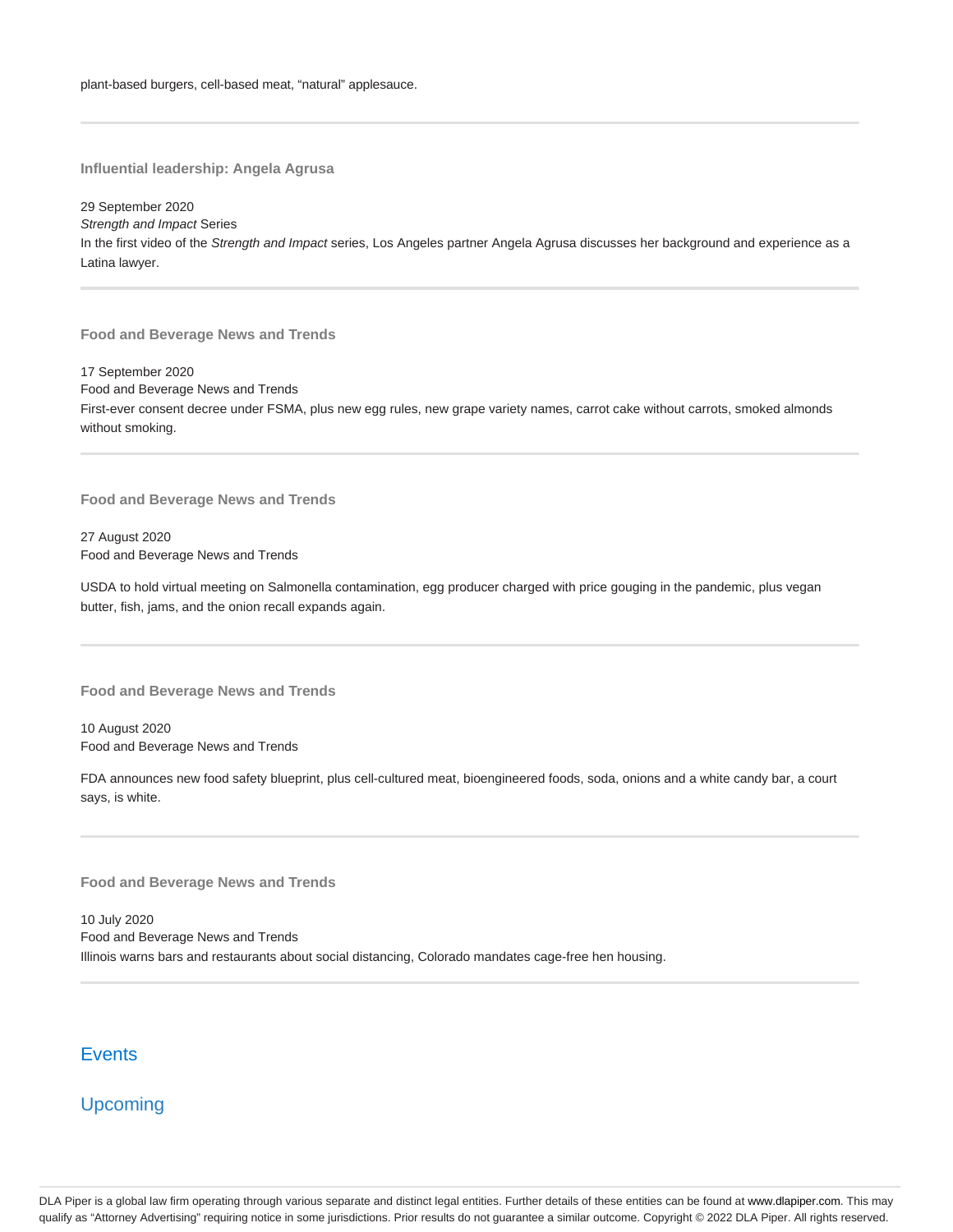#### **Product Liability Symposium**

October 26, 2022 | 2:00 - 5:15 pm ET **Webinar** 

- "Food Marketing Claims: Menu Labeling; Health Related; Nutrient Content; Caloric Content," CLE international's Understanding This Rapidly Evolving Area of Food Law Conference, March 18, 2016
- "Social Entrepreneurship in the Food Sector: Is the Law a Barrier to Innovation?," UCLA School of Law: Innovation Round Table, March 8, 2016
- "Dissecting the Class Certification Requirement of Commonality What Guidance Can You Glean From The Tyson Foods Supreme Court Case?," American Conference Institute's 4th Annual Summit on Defending Food & Beverage Consumer Fraud Litigation, January 26, 2016
- "Hot Topics in Food Litigation How to Avoid Pitfalls That Could Lead to Costly Litigation," American Conference Institute's FDA & USDA Boot Camp, September 28, 2015
- "Labeling Litigation and Navigating Class Actions," Omics Group Conferences 2nd International Conference and Exhibition on Food Processing & Technology, October 28, 2013
- "The Explosion of Litigation and Enforcement in the Food & Beverage Industry How Non-Compliance Can Lead to Costly Litigation and How to Minimize Risks," American Conference Institute's 2nd Annual FDA & USDA Compliance Boot Camp, October 1, 2013
- "The California Update: Class Actions," Nutrition Industry Association 2013 Spring Forum, May 30, 2013
- "The California Update: Class Actions," Nutrition Industry Association Fall Conference 2012, November 2, 2012

### **NEWS**

**Angela Agrusa named to the Los Angeles Business Journal's 2022 LA500 list**

23 June 2022

DLA Piper is pleased to announce that Angela Agrusa, managing partner of the firm's Los Angeles offices, was named to the Los Angeles Business Journal's 2022 LA500 list honoring the most influential leaders and impactful executives in Los Angeles.

**Angela Agrusa named to the Los Angeles Business Journal's 2022 Top 100 Lawyers list**

#### 17 May 2022

DLA Piper is pleased to announce that Angela Agrusa, managing partner of the firm's Los Angeles offices, was named to the Los Angeles Business Journal's 2022 Top 100 Lawyers list.

**Angela Agrusa named to the Los Angeles Business Journal's 2021 LA500 list**

1 June 2021

DLA Piper is pleased to announce that Angela Agrusa was named to the Los Angeles Business Journal's 2021 LA500 list honoring the most influential leaders and impactful executives in Los Angeles.

**Angela Agrusa named to the Los Angeles Business Journal's 2021 Women of Influence list**